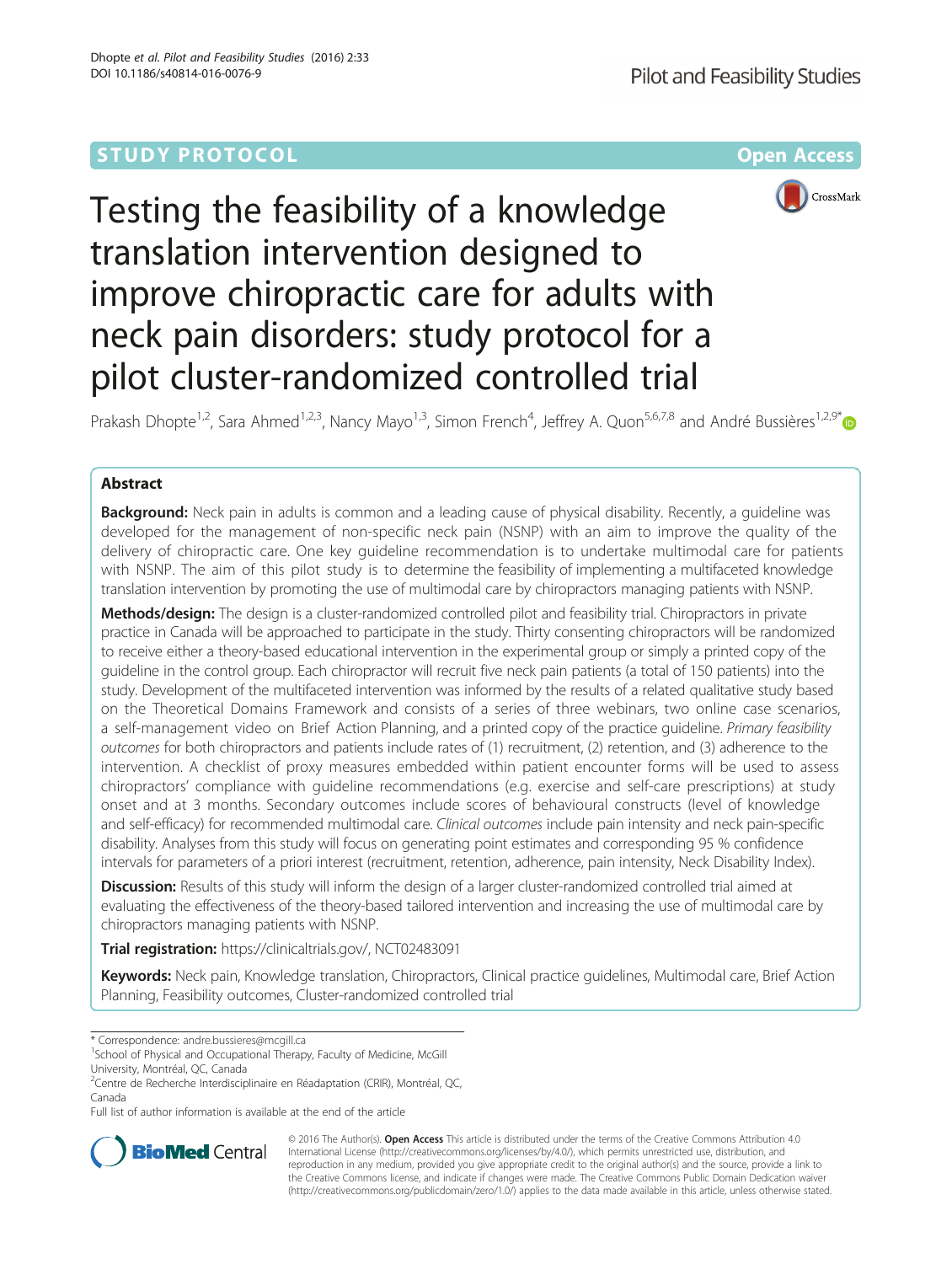#### Background

Translating evidence into clinical practice is challenging. As a result, patients often fail to receive optimal care and may be exposed to unnecessary harm [[1\]](#page-9-0). The Medical Research Council (MRC) guidelines on complex intervention evaluation recommends conducting feasibility and/or pilot studies with an aim to improve the effectiveness and efficiency of interventions and to address the challenges in translating research into real-world settings [[2, 3](#page-9-0)]. One example where these recommendations apply is within clinical sites that deliver interventions for individuals with musculoskeletal (MSK) conditions.

Neck pain results in an enormous social, psychological, economic burden to society and is a leading cause of physical disability [\[4](#page-9-0)]. The estimated annual incidence of neck pain ranges between 10.4 and 21.3 % with a higher incidence noted in office and computer workers [[5\]](#page-9-0). In chiropractic practice, neck pain accounts for approximately 25 % of initial consultations [\[6\]](#page-9-0). Opinions vary widely on what causes neck pain and how best to manage it [\[7](#page-9-0)]. The vast majority of patients with neck pain have symptoms that are "non-specific" in nature that cannot be attributed to a specific disease process or anatomical structure [[8\]](#page-9-0). Perhaps as a result, relatively few treatments have been shown to achieve meaningful and sustained improvements in pain, physical function, and disability, despite associated high costs of neck pain [\[9](#page-9-0)].

Current evidence suggests a multimodal approach including manual therapy, providing self-management support to patients, and physical activity including exercise as an effective treatment strategy for acute and chronic neck pain [[10\]](#page-9-0). The promotion of physical activity, including exercise, is a first-line treatment considered important in the prevention and treatment of musculoskeletal pain and its related co-morbidities [\[11](#page-9-0)]. For a minority of patients, clinician-delivered interventions and pharmacological treatments are appropriate, and in fewer cases, multidisciplinary pain management and/or surgery may be indicated [\[12](#page-9-0)]. In addition, multiand/or inter-disciplinary multimodal therapy, as well as cross-sectorial integrated medical care appear to be cost-effective strategies for managing chronic pain [[13\]](#page-10-0).

Notwithstanding these recommendations, the contemporary management of non-specific neck pain (NSNP) is often suboptimal. For instance, a recent survey of Canadian chiropractors suggests that only 41 % of 2500 respondents provided advice to patients on self-management strategies. Another survey of chronic neck and back pain patients indicated that less than half of attending physicians, chiropractors, and physical therapists prescribed exercises [\[14\]](#page-10-0). Uninformative diagnostic testing, narcotics, and modalities tend to be over-utilized, while therapeutic exercise and activation tend to be under-utilized [\[13, 15](#page-10-0)]. For people with chronic NSNP, therapeutic exercise has a positive effect on pain and disability in the short (<1 month) and intermediate (1–6 months) terms [\[16\]](#page-10-0). However, when home exercises for neck or low back pain are prescribed, patient compliance is often poor with published adherence rates converging at about 50 % [\[17](#page-10-0)–[19\]](#page-10-0).

People with musculoskeletal pain will easily adopt an inactive lifestyle, possibly as a consequence of their physical impairment or because they believe that pain justifies physical inactivity [\[20](#page-10-0)]. Unfortunately, physical inactivity has major health effects worldwide. Physical inactivity is associated with many adverse health effects, including increased risks of coronary heart disease, type 2 diabetes, breast and colon cancers, and shorter life expectancy in general [\[21\]](#page-10-0). Ultimately, not only is increased compliance with prescribed condition-specific exercise likely to improve MSK-related complaints, but increased general physical activity may significantly reduce patients' risks of developing serious co-morbidity.

A recent systematic review concluded that multifaceted knowledge translation (KT) interventions were no more effective than single-component KT interventions [\[22](#page-10-0)]. Nonetheless, there is growing evidence that active, multicomponent strategies are more effective in implementing change in professional behaviour [\[23](#page-10-0)–[25](#page-10-0)]. Active, multicomponent strategies include the use of modalities such as interactive education [\[26\]](#page-10-0) and printed educational materials (e.g. guidelines) [\[27\]](#page-10-0). In addition, a recent Cochrane review concluded that a tailored implementation intervention is more likely to improve professional practice than no intervention or dissemination of guidelines [[28](#page-10-0)]. To date, very few studies have evaluated the impact of KT interventions in the chiropractic setting specifically [[29](#page-10-0)].

#### Context and purpose of the study

Recently, a clinical practice guideline (CPG) on the management of NSNP was updated with the aim of improving the quality of delivery of chiropractic care [\[30](#page-10-0)]. One of the key recommendations involves undertaking multimodal care for patients with acute and chronic NSNP. To facilitate the uptake of these recommendations, the Canadian Chiropractic Guideline Initiative (CCGI) ([www.chiroguidelines.org](http://www.chiroguidelines.org/)) has developed and disseminated a multifaceted KT intervention (involving a combination of a webinar series, online clinical vignettes, and a learning module on self-care) [\[31](#page-10-0)]. Thus, the proposed overall aim of this study is to inform the design of a cluster-randomized controlled trial on the feasibility of implementing multimodal care in chiropractic practice.

#### Research question and objectives

The research question of interest for a larger main study is the following: Among chiropractors in Canada, to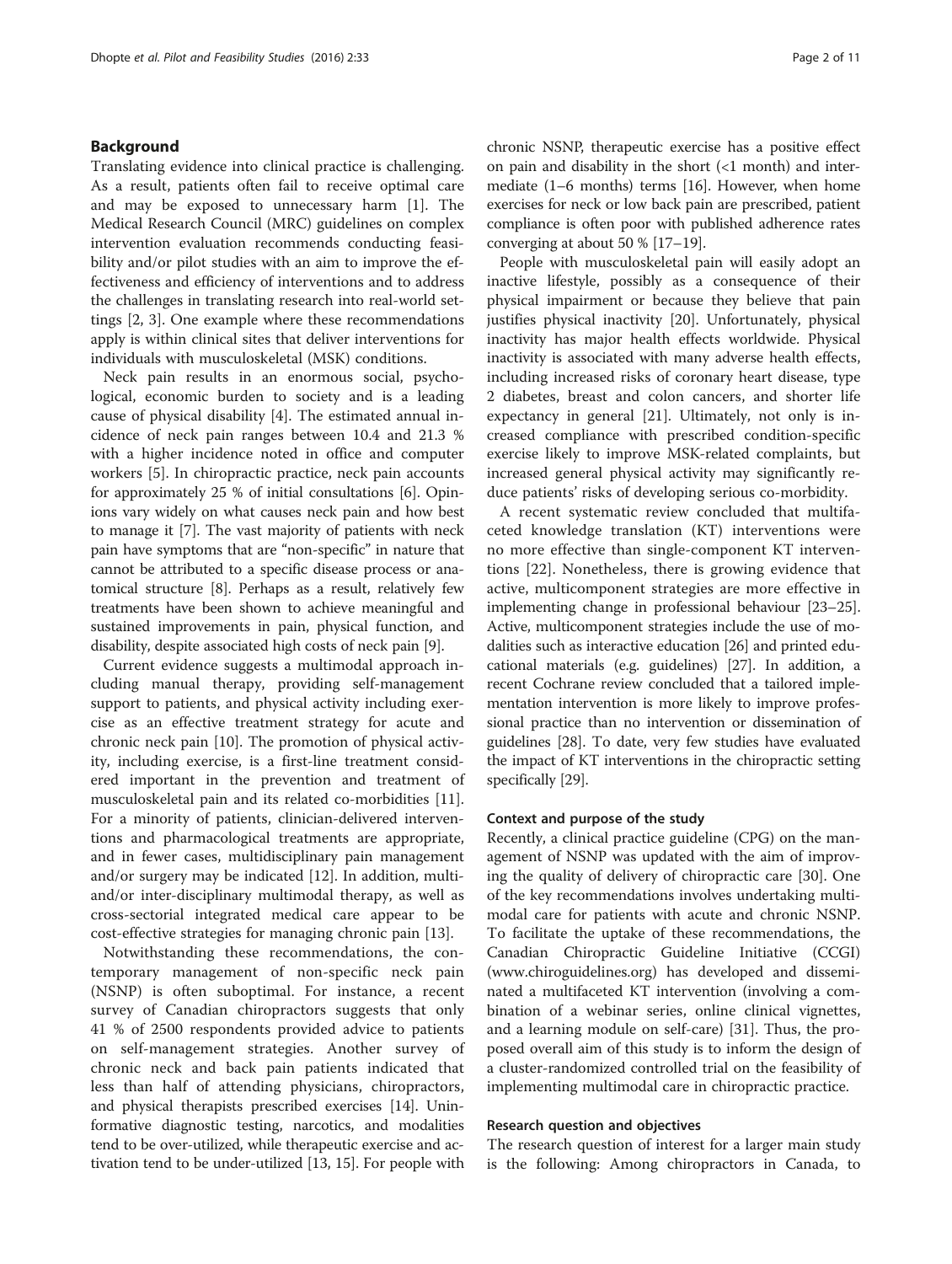what extent does the effectiveness of a multifaceted theory-based complex educational KT intervention plus provision of a copy of the CPG (for the intervention group) enhance behavioural change and compliance with a multimodal care programme when compared to the distribution of CPGs alone (for the control group) for the management of NSNP-related pain and disability over 3 months?

The immediate primary objective of the current pilot study is to provide evidence for the feasibility of conducting a fully powered cluster RCT to evaluate a complex KT intervention. Feasibility will be evaluated in terms of rates of recruitment, retention, and adherence to the study protocol. We will ascertain how closely participating chiropractors and patients adhere to the study protocol and will solicit feedback from them about the overall usefulness of the content and format of the KT intervention. The potential effectiveness of the complex KT intervention will also be estimated. Again, the results of this pilot trial will be used to design a full-scale cluster-randomized trial.

#### Specific objectives

The specific objectives target two groups of participants: chiropractors and patients. For each group, both feasibility and efficacy potential will be estimated.

- 1. For chiropractors, the feasibility objectives are to estimate the proportion who
	- (a) Are eligible to participate and are willing to be randomized;
	- (b) Comply to all study procedures, including completing the KT intervention component and implementing the CPG recommendations; and
	- (c) Complete the 3-month follow-up evaluation.
- 2. For patients, the feasibility objectives are to estimate the proportion who
	- (a) Are eligible to participate and are willing to be randomized;
	- (b) Adhere to all study procedures; and
	- (c) Complete the 3-month follow-up visit and all questionnaires.
- 3. For chiropractors, the efficacy potential objectives are to estimate
	- (a) The extent to which knowledge and self-efficacy changes after engaging in the KT intervention and CPG and
	- (b) The extent to which knowledge and self-efficacy changes after engaging in CPG.
- 4. For patients, the efficacy potential objective is
	- (a) To estimate the effect of their chiropractor's KT intervention and CPG implementation changes in pain, disability, and satisfaction with care at the initial phase, as well as after 3 months of follow-up.
- 5. Other secondary objectives are to identify and provide solutions to
	- (a) Chiropractors' concerns about the quality of the webinars;
	- (b) Potential impediments to successful initiation of the main study protocol after randomization; and
	- (c) Challenges that participating clinicians have with managing the study (e.g. with implementing the multimodal care and/or completing initial and follow-up questionnaires).

#### Methods/design

#### Design

This is a pilot cluster-randomized, two-arm, parallelgroup controlled trial with a 1:1 allocation ratio. A cluster-randomized design has been chosen to avoid contamination between intervention and control arms by individual patients who would potentially be served by the same chiropractor in a non-cluster design. In addition, cluster-randomized trials offer logistical convenience when implementing certain interventions such as training, feedback, and supervision programmes, which are easier to administer to groups rather than individuals [\[32\]](#page-10-0).

The study will test the feasibility and impact on protocol adherence and patient outcomes of two methods of delivering an educational intervention: (1) a KT complex intervention (theory-based KT intervention that includes three webinars, two case scenarios followed by a quiz, and Brief Action Planning) plus dissemination of practice guidelines for the intervention group and (2) passive dissemination of a practice guideline alone for the control group.

#### Study setting and location

Our study setting and location are private practices of licensed chiropractors in Canada.

#### Subjects/population

#### Recruitment of chiropractors

A sampling frame of 8200 chiropractic practices within 10 provinces in Canada will be obtained from the Canadian Chiropractic Association (CCA). From this, a random sample of 200 chiropractors will be selected and approached for participation in this study [\[33](#page-10-0), [34](#page-10-0)]. A sample of 200 chiropractors has been chosen as we expect that 20 % of eligible chiropractors will agree to participate (i.e. recruitment rate), and from these, 80 % will complete the study at 3 months (retention rate). Chiropractors who agree to participate and meet the eligibility criteria will be randomized. If we are unable to recruit the required sample of 30 from the first wave of 200 chiropractors, an additional 200 chiropractors will be randomly sampled.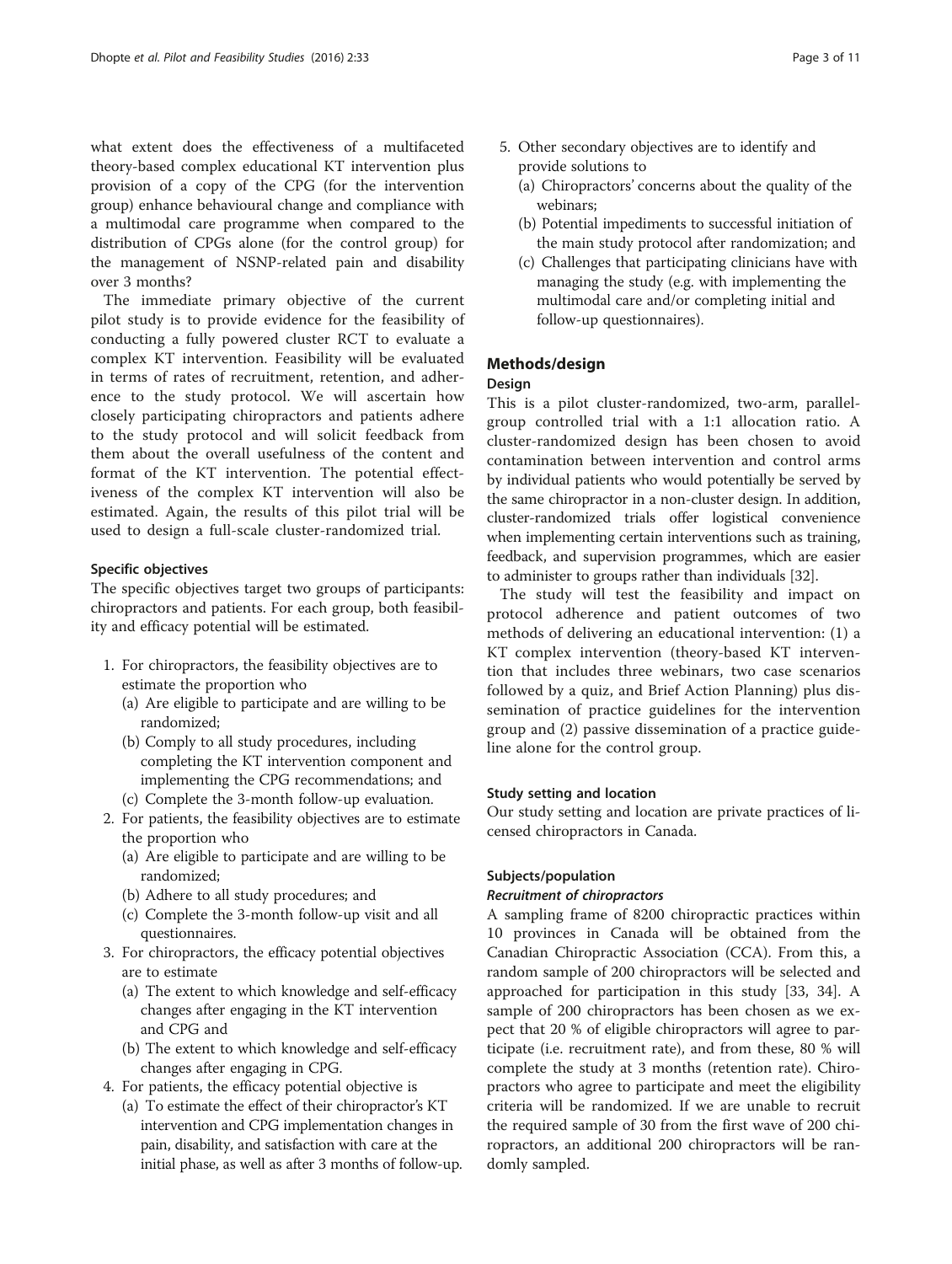#### Inclusion criteria

- (a) Current registration with a provincial licensing boards and in active private practice in Canada;
- (b) Graduation at least 1 year ago;
- (c) Provision of chiropractic treatment to a minimum of two adults (age 18–65) with neck pain per week;
- (d) Fluent in spoken English or French; and
- (e) Access to the internet.

Exclusion criteria Chiropractors will be excluded if they have already attended the webinar series or the self-management learning module. To date, over 700 Canadian chiropractors have registered for both the webinars and the self-management learning module, of whom over 475 have either completed it or are in progress of doing so. Prior registration provides the mechanism for confirming study ineligibility.

#### Recruitment of patients

Participating chiropractors will each recruit up to five consecutive new patients with neck pain. A recruitment/ advertisement notice will be posted in each participating chiropractor's waiting room. The expected recruitment of 5 patients within 3 months is reasonable assuming an average practice volume of 85 patient visits per week per chiropractor, of whom 25 % are expected to have neck pain [\[6](#page-9-0)].

#### Inclusion criteria

- (a) Aged between 18 and 65 years, with a primary complaint of acute (<3 months) or chronic (>3 months) neck pain presenting as a new condition for treatment at the participating clinic;
- (b) A diagnosis of NSNP (of any duration);
- (c) Able to understand and speak English to complete all study questionnaires (which will be assessed by a designated member of the chiropractor's office personnel at the time of screening).

#### Exclusion criteria

- (a) Previous neck surgery;
- (b)Presence of "red flags" (alerting the possibility of serious conditions such as malignancy, infection, fracture, inflammatory arthropathies including rheumatoid arthritis or vascular disease of the neck);
- (c) Pregnancy; and
- (d) Chiropractic care received in the preceding 3 months for a complaint of neck pain.

#### Measures

The key feasibility outcomes of interest include (1) study recruitment/participation, (2) adherence to the intervention, (3) study retention, and (4) KT intervention effectiveness potential. Table 1 provides the different criteria

Table 1 Criteria to assess feasibility

| Construct                | Parameter                                                                                                                                 |  |
|--------------------------|-------------------------------------------------------------------------------------------------------------------------------------------|--|
|                          | Eligibility proportion                                                                                                                    |  |
| Chiropractors            |                                                                                                                                           |  |
| Recruitment              | Trial acceptance rate: >20 % agree to participate<br>within 4 weeks                                                                       |  |
|                          | Target population = 40 (assuming an 80 $%$<br>retention rate)                                                                             |  |
| Adherence<br>to protocol | >90 % of participants will complete all 3<br>webinars, associated quizzes, 2 clinical vignettes,<br>and a self-management learning module |  |
| Retention                | 80 % of participants will complete 3 months of<br>patient follow-up                                                                       |  |
| Patients                 |                                                                                                                                           |  |
| Recruitment              | Trial acceptance rate: 5 patients within 6 weeks<br>of recruitment notice                                                                 |  |
|                          | Target population $= 150$                                                                                                                 |  |
| Adherence<br>to protocol | 95 % will attend regular treatment sessions<br>twice/week                                                                                 |  |
|                          | >80 % will comply with prescribed home<br>exercise and physical activity                                                                  |  |
| Retention                | >80 % will complete patient encounter forms<br>$\sqrt{\text{V}}$ AS, NDI, and PSQ-18) and follow-up at 3 months                           |  |

for defining the outcomes derived from items (1) to (4) above. Table [2](#page-4-0) further summarizes the feasibility outcomes, sources of measurement, and timing of administration.

Expected adherence to multimodal care by chiropractors will be measured at the end of the study using a short self-administered questionnaire that will include items about knowledge (e.g. "I am following the recommendations regarding the use of clinical practice guidelines and multimodal approach for neck pain") and self-efficacy (e.g. (i) "I am confident that I will not encounter difficulties in delivering multimodal care" and (ii) "If I encounter difficulties, I am confident that I can still offer multimodal care") [[29](#page-10-0), [35, 36\]](#page-10-0). End-ofstudy questionnaires will also include the Brief Action Planning (BAP) skill survey and clinician experience in using the BAP tool in practice (Additional file [1](#page-9-0)).

Expected adherence to multimodal care by patients will also be assessed at baseline using a specific questionnaire item (e.g. "I intend to perform the neck exercises that were prescribed for my condition"). Furthermore, compliance with guideline recommendations at the patient level will be measured using a checklist documenting the extent of their confidence in managing most of their health problems, the type of help received from their treating chiropractor, and the use of exercise and self-care prescriptions, as well as their levels of compliance with recommended exercises (Additional file [1\)](#page-9-0). Furthermore, patient-related health outcomes will be collected at baseline and at 3 months through the use of questionnaires to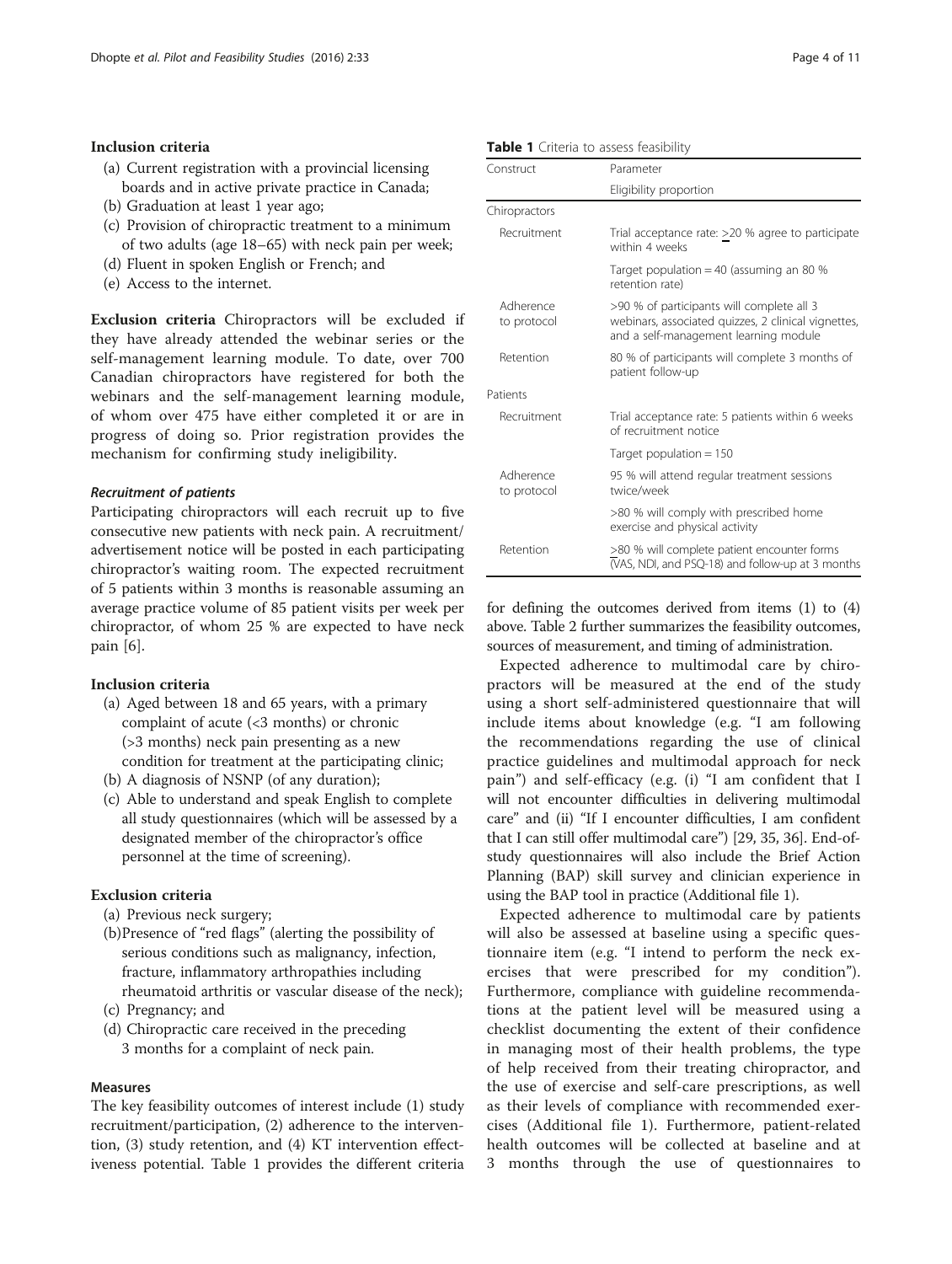#### <span id="page-4-0"></span>Table 2 Outcome measures

| Outcome                                               | Source                     | Description of measures                                                                                                                                                                                                               |                                 | Data collection time points |
|-------------------------------------------------------|----------------------------|---------------------------------------------------------------------------------------------------------------------------------------------------------------------------------------------------------------------------------------|---------------------------------|-----------------------------|
| Feasibility                                           |                            |                                                                                                                                                                                                                                       |                                 |                             |
| Recruitment                                           | Chiropractors and patients | Measured as a proportion of chiropractors and patients<br>potentially eligible for participating                                                                                                                                      | Initial stage                   |                             |
|                                                       |                            | Eligibility rate $=$ number of eligible chiropractors and patients<br>divided by the number of invited chiropractors or patients                                                                                                      |                                 |                             |
|                                                       |                            | Participation rate $=$ number of chiropractors and patients<br>agreeing to participate divided by number of eligible<br>chiropractors and patients                                                                                    |                                 |                             |
| Adherence to protocol                                 | Chiropractors              | For those randomized to intervention arm, measured through<br>the rates of attendance of all 3 webinars, associated quizzes,<br>completion of 2 clinical vignettes, and the self-management<br>learning module                        | Within 6 weeks<br>of assignment |                             |
|                                                       | Patients                   | Rate of adherence to follow-up visits, prescribed home<br>exercise, and physical activity                                                                                                                                             | Baseline                        | 3 months                    |
| Adherence perception<br>(knowledge and self-efficacy) |                            | Chiropractors and patients Completion of questionnaires                                                                                                                                                                               | Baseline                        | 3 months                    |
| Retention                                             |                            | Chiropractors and patients Retention rate $=$ number of chiropractors or patients who<br>Baseline<br>completed follow-up of all outcome measures at 3 months<br>divided by number of chiropractors or patients who were<br>randomized |                                 | 3 months                    |
|                                                       | Chiropractors              | Rate of completion of patient encounter forms and<br>questionnaires including levels of knowledge and<br>self-efficacy and the BAP                                                                                                    | Baseline                        | 3 months                    |
|                                                       | Patients                   | Rate of completion of patient encounter forms and<br>questionnaires including the BAP, visual analogue scale (VAS),<br>Neck Disability Index (NDI), and satisfaction with care                                                        | Baseline                        | 3 months                    |

Differential retention and adherence rates across the randomized groups will also be measured

measure symptoms, impairment, activity interference at home and at work, general quality of life, and satisfaction with care (PSQ-18). The minimal clinically important difference (MCID) in the 10-cm VAS pain score will be measured as the mean difference between current and baseline scores among patient participants who report feeling either "a little worse" or "a little better" in terms of their global self-perceived change. Otherwise, a 10 % change from baseline will be considered minimal change, while a 30 % change from baseline will be considered a substantial and clinically important change [\[37](#page-10-0)].

The Neck Disability Index (NDI) is a 10-item selfadministered questionnaire, scored from 0 to 50 with a higher score representing more disability. A score of 0 to 4 represents no disability, a score >35 represents complete disability, and a score >25 represents severe disability. An absolute change of 10 points or relative change of 20 % on the NDI will be considered clinically important [[38](#page-10-0)].

Feasibility to conduct a larger study will also be determined by estimating the effect size (and subsequently, the anticipated sample size) needed for a future main trial. Challenges encountered by participating clinicians while conducting the trial will be assessed by administering an end-of-study questionnaire and conducting

interviews. An open-ended question will be used to elicit the chiropractors' experiences (challenges or facilitators) encountered while trying to comply with the guideline recommendations.

#### **Interventions**

#### Development of the KT intervention

The science of KT research draws from a variety of behavioural and social science disciplines and employs new approaches and methods [\[39](#page-10-0)]. The proposed KT educational intervention was developed to facilitate the uptake of a recently developed guideline for the management of NSNP among chiropractors, the full details of which is published elsewhere [\[31](#page-10-0)]. To design the KT intervention, an expert panel used a systematic, theory-informed approach that was guided by the following key questions [[40\]](#page-10-0):

- 1. Who needs to do what, differently? Based on wording from the neck pain guideline itself, the target-specified behaviour is the chiropractors' adherence to recommended care, i.e. Undertaking or recommending multimodal care for patients with acute and chronic NSNP.
- 2. Using a theoretical framework, which barriers and enablers need to be addressed?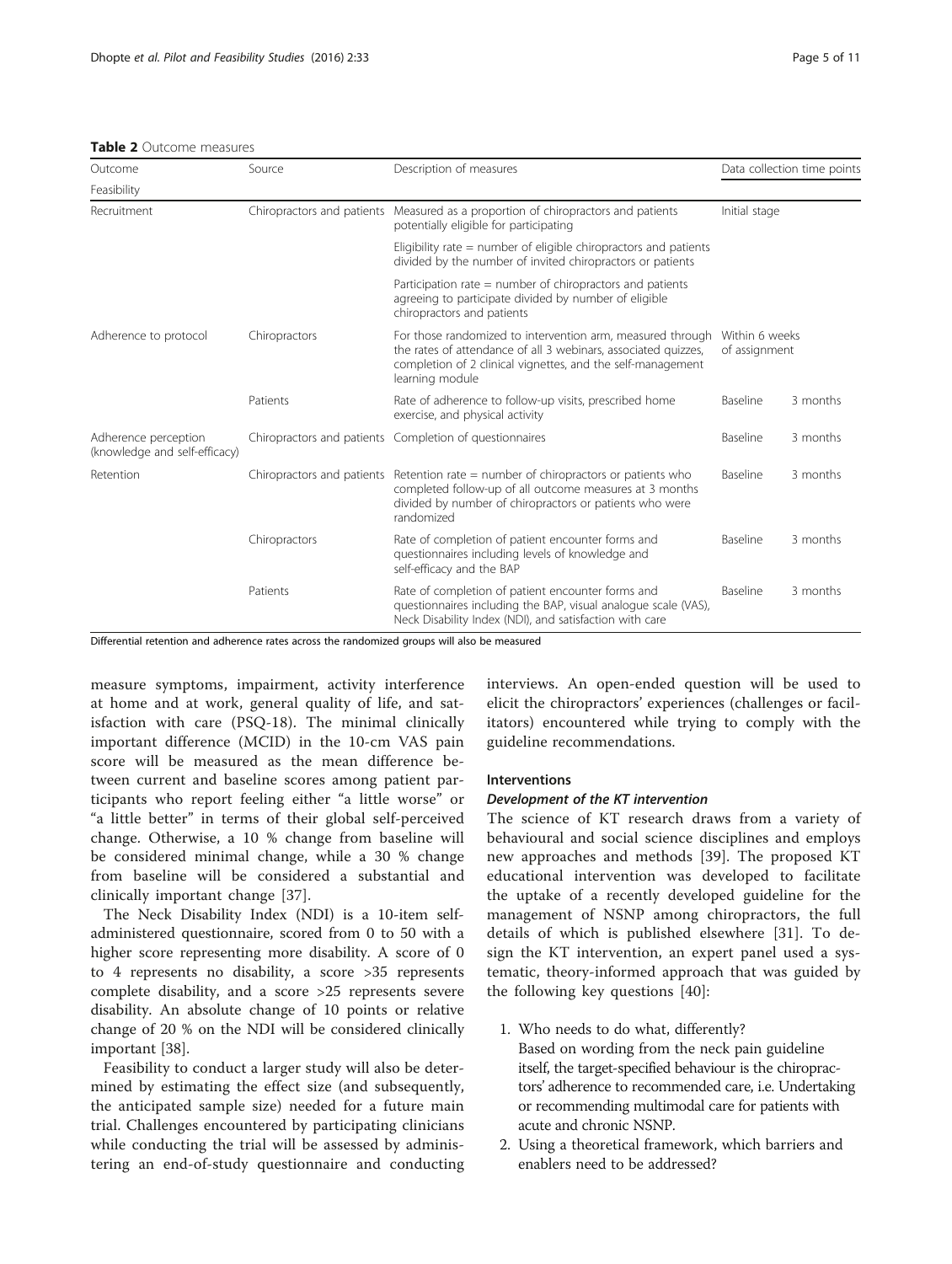Twenty-five chiropractors were invited to take part in telephone interviews guided by the Theoretical Domains Framework (TDF) [[41](#page-10-0)] to specify modifiable barriers and facilitators to managing neck pain. The first 13 respondents from six Canadian provinces completed a 60-min interview. Transcripts were coded deductively by two independent assessors and reviewed by investigators. The results highlighted a number of potential barriers and facilitators to implementing a newly developed neck pain guideline targeting this professional group. Specifically, adherence to prescribing multimodal care was felt to be potentially influenced by nine key theoretical domains: (1) social influence; (2) environmental context and ressources; (3) reinforcement; (4) skills; (5) behavioural regulation; (6) knowledge; (7) memory, attention, and decision making processes; (8) social/professional role and identity; and (9) beliefs about consequences.

3. Which intervention components could overcome the modifiable barriers and enhance the enablers? An expert panel mapped behaviour change techniques to barriers and enablers within key theoretical domains and identified relevant KT strategies and modes of delivery to increase the use of multimodal care among chiropractors [\[42\]](#page-10-0).

#### Components of the intervention

Table 3 describes the components of the intervention package. Four key elements were designed to capture key theoretical domains, behaviour change techniques, and modes of delivery. The specific learning objectives of the intervention components are presented in Additional file [2](#page-9-0).

#### Delivery of the intervention

Chiropractors consenting to participate will be allocated to receive either the KT strategies plus practice guidelines for the intervention group or practice guidelines alone for the control group. Modes of delivery of the webinars are outlined in Table 3. All webinars have been recorded and will be made available to participants allocated to the intervention arm.

#### Acceptability of the intervention to participants

Acceptability will not be assessed directly. However, adherence to multimodal care and initial rates of willingness to participate will be used as proxy measures of acceptability of the intervention to chiropractors and patients. It may be that the intervention and the trial processes will be acceptable to some participants (those who participated and adhered to the protocols) but not to others (those who chose not to take part, perhaps due to being put off by the intervention or the associated trial processes or by competing commitments). Postrandomization withdrawals in the control group may suggest that control participants are dissatisfied with their allocation. Reasons for not participating will be documented using a pre-defined checklist.

#### Procedures

The CCA and provincial chiropractic associations will be asked to promote the study via their newsletters and by emails to chiropractors informing their members of the study purpose and encouraging them to participate in this study. An invitation letter with the McGill University letterhead, with a consent form, a demographic questionnaire, and a prepaid stamped and self-addressed

| Key elements and topics                                                                                                                                                                                                                                                                                                                 | Delivery                                                                                                                                                                                                                                                   |  |
|-----------------------------------------------------------------------------------------------------------------------------------------------------------------------------------------------------------------------------------------------------------------------------------------------------------------------------------------|------------------------------------------------------------------------------------------------------------------------------------------------------------------------------------------------------------------------------------------------------------|--|
| (1) Three 50–60-min webinars containing didactic information on the following<br>topics                                                                                                                                                                                                                                                 |                                                                                                                                                                                                                                                            |  |
| <sup>a</sup> Webinar 1. <sup>*</sup> Overview of what evidence-informed practice is and why<br>CPGs are useful                                                                                                                                                                                                                          | CMCC continuing education (online)                                                                                                                                                                                                                         |  |
| Webinar 2. <sup>*</sup> Key recommendation of the new quideline on the management<br>of non-specific neck pain                                                                                                                                                                                                                          | CMCC continuing education (online)                                                                                                                                                                                                                         |  |
| Webinar 3. <sup>*</sup> Introduction to self-management strategies and to the Brief<br>Action Planning (BAP) model in particular                                                                                                                                                                                                        | CMCC continuing education (online)                                                                                                                                                                                                                         |  |
| (2) Two online case scenarios each with care options to help apply<br>recommendations as a proxy for daily practice with quizzes                                                                                                                                                                                                        | Accessible on Fluid Survey after completion of the webinar 2<br>(neck pain guideline) at                                                                                                                                                                   |  |
|                                                                                                                                                                                                                                                                                                                                         | http://fluidsurveys.com/s/ClinicalVignette1<br>http://fluidsurveys.com/s/ClinicalVignette2                                                                                                                                                                 |  |
| (3) A self-management video underpinned by the BAP model to demonstrate<br>how clinicians can facilitate patient decisions about self-management strat<br>egies. The video portrays a clinician discussing active planning strategies<br>with a chronic neck pain patient who chooses to increase his/her level of<br>physical activity | Accessible online after completion of the webinar 3 (BAP) on the<br>LMS of the CMCC through a link from the CCGI website at<br>http://www.chiropractic.ca/quidelines-best-practice/Chiropractors/<br>resources/physical-activity-ergonomics-public-health/ |  |

<sup>a</sup>Before watching webinar 1 on EIP, clinicians will be encouraged to complete three online modules (Evidence Informed Practice, Summary Research, and Assessing Summary Research) at <http://www.csh.umn.edu/evidenceinformedpracticemodules/index.htm>

\*All three webinars were recorded between October 29 and November 26, 2014, for future diffusion to participants in the intervention group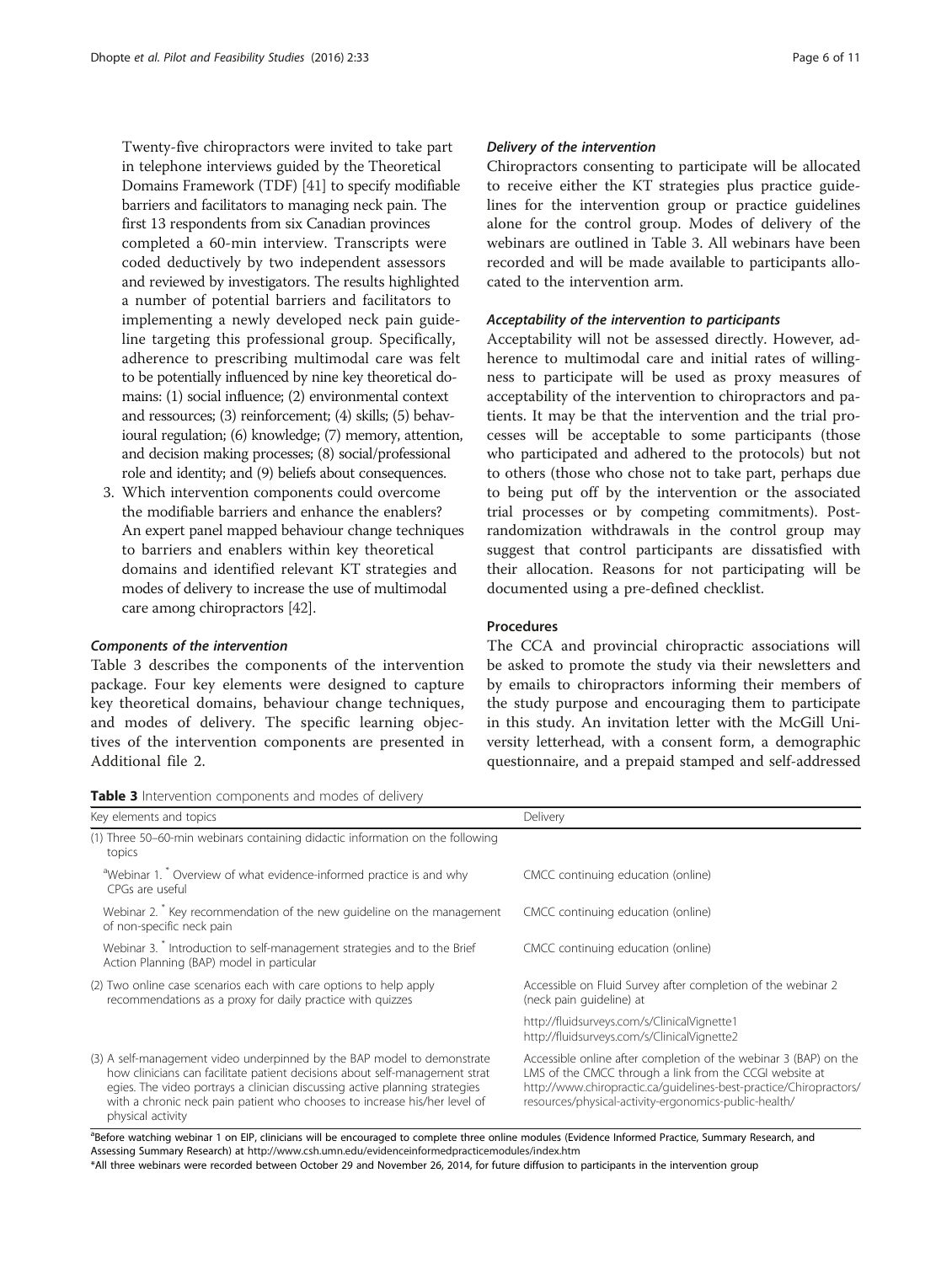envelope, will be sent to the sample of 200 chiropractors. Chiropractors expressing an interest in participating will receive a follow-up letter written in a standardized format, giving information about the study project. A follow-up invitation and a reminder to participate will be sent if initially an insufficient number of clinicians are enrolled. As an incentive to participate, chiropractors who complete all aspects of the study will be entered into a draw to win one of four \$250 gift cards as a token of appreciation. In addition, most provincial chiropractic regulatory boards have pre-approved the KT intervention for 4 h of Continuing Education (CE). Certificates of completion are produced once the KT intervention is completed by chiropractors and all quizzes have been successfully answered. Obtaining a credit for the course may contribute to participant confidence regarding the experimental KT intervention and may improve study adherence.

In order to determine the eligibility of the participating chiropractors, a demographic questionnaire will be sent with the invitation package to inquire about their age, sex, years in practice, practice location (rural versus urban), chiropractic school attended, type of practice (solo versus multidisciplinary clinic), main chiropractic techniques/approaches used (e.g. diversified, Gonstead, BCP), and professional membership status.

#### Consent

A consent form will be completed by chiropractors (Additional file [3\)](#page-9-0). Participating chiropractors will explain the study to patients and obtain informed consent from interested patients (Additional file [4\)](#page-9-0). We do not expect that study participation will cause any harm to participants. If, at any time, participants decide they would like to withdraw, they will be able do so without any consequences to their routine management.

#### Randomization methods (generation of a random sequence)

Chiropractors within recruited practices meeting the inclusion criteria will be randomly allocated to receive either the KT strategies plus practice guidelines for the intervention group or practice guideline alone for the control group. Randomization will be done in a 1:1 ratio to the intervention and control groups using Stat Trek's Random Number Generator. A research assistant independent of the study will generate, implement, and protect the randomization sequence.

#### Concealment of the allocation sequence

The allocation procedure will be conducted by a researcher using [http://stattrek.com/statistics/random-num](http://stattrek.com/statistics/random-number-generator.aspx)[ber-generator.aspx](http://stattrek.com/statistics/random-number-generator.aspx). We will provide the ID numbers representing each recruited participant, and he/she will inform us whether the participant is allocated to the intervention or control group. Results will be communicated to the study coordinating unit. Thus, strict separation will be maintained between the code sequence generator and the study coordination personnel.

#### Blinding

Investigators not involved in the delivery of the intervention and the study statistician will be blinded to group allocation until the statistical analysis has been completed. Participating chiropractors will be aware of the KT interventions they are receiving/implementing; otherwise, they will not be explicitly informed of their assigned groups. Participating chiropractors will be instructed not to tell their patients about their KT interventions so as to maintain patient blinding. Participating chiropractors will also be kept blind to all study hypotheses.

#### Data collection and management

Retention Follow-up, in terms of both attended appointments and completion of questionnaires, will be assessed at the end of the study.

Logistics of multicentre procedures Challenges in recruiting patients across practices will highlight possible difficulties with implementing a multicentre trial. To increase the likelihood of successful recruitment, participating chiropractors will be encouraged to appoint a single staff member who will be responsible for local trial operationalization and recruitment.

#### Statistical analysis

The main analysis will focus on descriptive statistics relating to feasibility to estimate likely recruitment and retention rates, adherence to the intervention, and provide key parameters, e.g. effect size needed to decide on a primary outcome and to estimate the sample size for a full-scale study. Also, we will estimate the potential efficacy of the intervention on adherence to the recommended multimodal approach for NSNP and on patient outcomes of pain and disability. Instead of calculating an average response on each measure for each group and comparing means between groups, this study will identify the proportion of people in each group making a treatment response, which will then be compared between groups. Each person will be classified as having made a response, a deterioration, or no change on each measure based on a change equal to or greater than the MCID published or recommended for that measure. Table [4](#page-7-0) provides the summary of this analysis.

For the efficacy potential analysis, we will estimate the proportion of chiropractors who endorsed a higher knowledge level post-intervention in the control group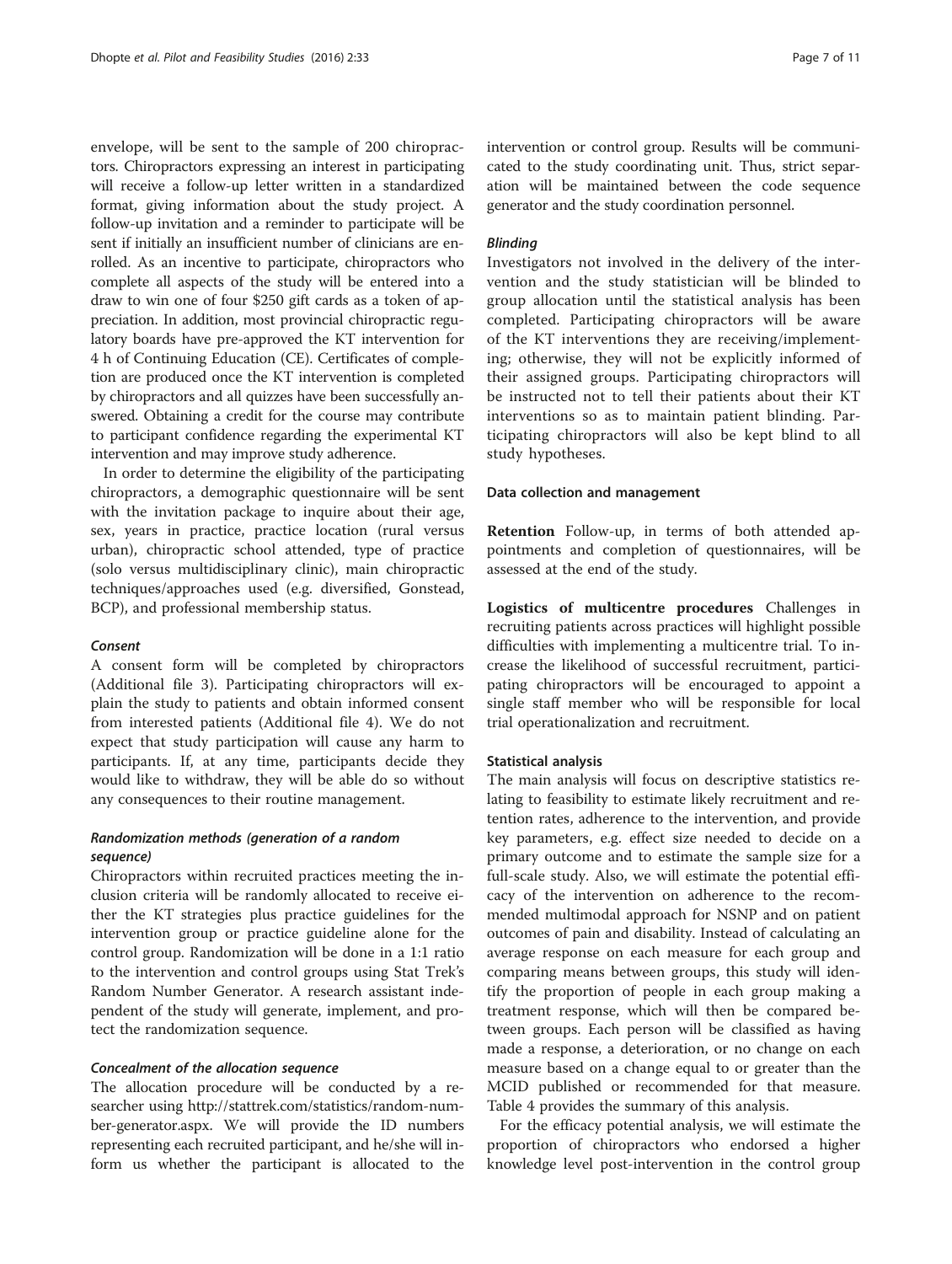#### <span id="page-7-0"></span>Table 4 Statistical analysis

| Construct                                    | Measure                                                                                                                         | Measurement scale                                                                                                                                             |  |
|----------------------------------------------|---------------------------------------------------------------------------------------------------------------------------------|---------------------------------------------------------------------------------------------------------------------------------------------------------------|--|
| completion (both chiropractors and patients) | Feasibility of recruitment, retention, and data Recruitment and retention rates, missing data                                   | Descriptive statistics: mean and SD for continuous<br>variables and proportions for categorical variables                                                     |  |
| Chiropractor process outcomes                |                                                                                                                                 |                                                                                                                                                               |  |
| Adherence rate                               | Single indicators                                                                                                               | Continuous data (number of DCs adhering to the<br>intervention per number of eligible participants)                                                           |  |
|                                              | Composite                                                                                                                       | Count of indicators reaching "success" threshold                                                                                                              |  |
| Behavioural                                  | Level of knowledge and self-efficacy<br>5-point Likert scale (from $1 =$ strongly agree to<br>$5 =$ strongly disagree), ordinal |                                                                                                                                                               |  |
| Patient health outcomes                      |                                                                                                                                 |                                                                                                                                                               |  |
| Pain                                         | Visual analogue scale                                                                                                           | Self-rated level of pain on 11 points, continuous                                                                                                             |  |
| Disability                                   | Neck Disability Index                                                                                                           | Scale range and subscales: 10 items in total; each item<br>is scored from 0 to 5 (" $0$ " = no disability and " $5$ " = full<br>disability) for a total of 50 |  |
| Satisfaction with care                       | Ouestionnaire                                                                                                                   | Self-rated satisfaction with care measured on the<br>short-form questionnaire rated on a 5-point Likert scale<br>from "very satisfied" to very "dissatisfied" |  |
| Potential efficacy                           | Post-intervention between groups                                                                                                | Normal approximation to the binomial                                                                                                                          |  |

and use this as the basis for calculating the probability of achieving a response more extreme than this in the intervention group using the normal approximation to the binomial distribution (stattrek.com). For example, if 2 of 15 participants in the control group endorse a higher knowledge level, this yields an expected "success" proportion of 0.13. Based on this expected proportion or probability, if 5 or more of the 16 chiropractors in the intervention group endorsed a higher knowledge response, the probability of this occurring by chance would be 0.047. This approach will be used for each of the single indicator variables under study here (i.e. knowledge and self-efficacy).

We will use generalized estimating equations (GEEs) to adjust for anticipated correlation in measurements of observations within practices (clusters). For pain and disability, GEE will be used separately for each of these outcomes and to examine for any effect of our complex intervention over time (the follow-up period). This method extends the standard regression analysis to account for any covariance between repeated measurements of pain and disability (as separate outcomes) over time, in addition to accounting for anticipated correlation of observations within practices.

#### Missing data

Missing data will be assumed not to be at random, especially if there are differential losses to follow-up between groups. However, no imputation of missing data is planned.

#### Dissemination of results

The results of the study will be published in a peerreviewed journal and presented at the CCA National Convention. The study will be reported using the

Consolidated Standards of Reporting Trials (CONSORT) diagram (Fig. [1](#page-8-0)). A summary of the study results will also be saved at ClinicalTrials.gov to allow general access to obtain findings.

#### **Discussion**

We propose to determine the feasibility of evaluating a KT intervention in chiropractic clinical practice designed to improve the management of NSNP. The primary purposes of a feasibility study are to ensure that study implementation is practical and to reduce threats to the validity of a larger fully powered study [[43\]](#page-10-0). This study is primarily a feasibility study with feasibility objectives. As a "small-scale" version of a planned main study, this study also constitutes a pilot study aimed at testing whether the components of the main study can all work together.

A full-scale randomized controlled trial in Canada would aim to determine whether the use of multimodal care in patients with NSNP reduces the pain and cost of treatment. A confirmatory trial should provide key insights on the effects and advantages of the use of multimodal care by chiropractors on patient health outcomes (e.g. pain, physical functioning, disability, and satisfaction with care) and inform health service-related research questions and interventions that could be translated into existing health care systems. A better understanding of the effective components of multimodal care, and the effective implementation of CPGs in general, should help future researchers and chiropractors to design and implement complex KT interventions and multimodal care aimed at maximizing the uptake and utilization of evidence in the management of patients with NSNP.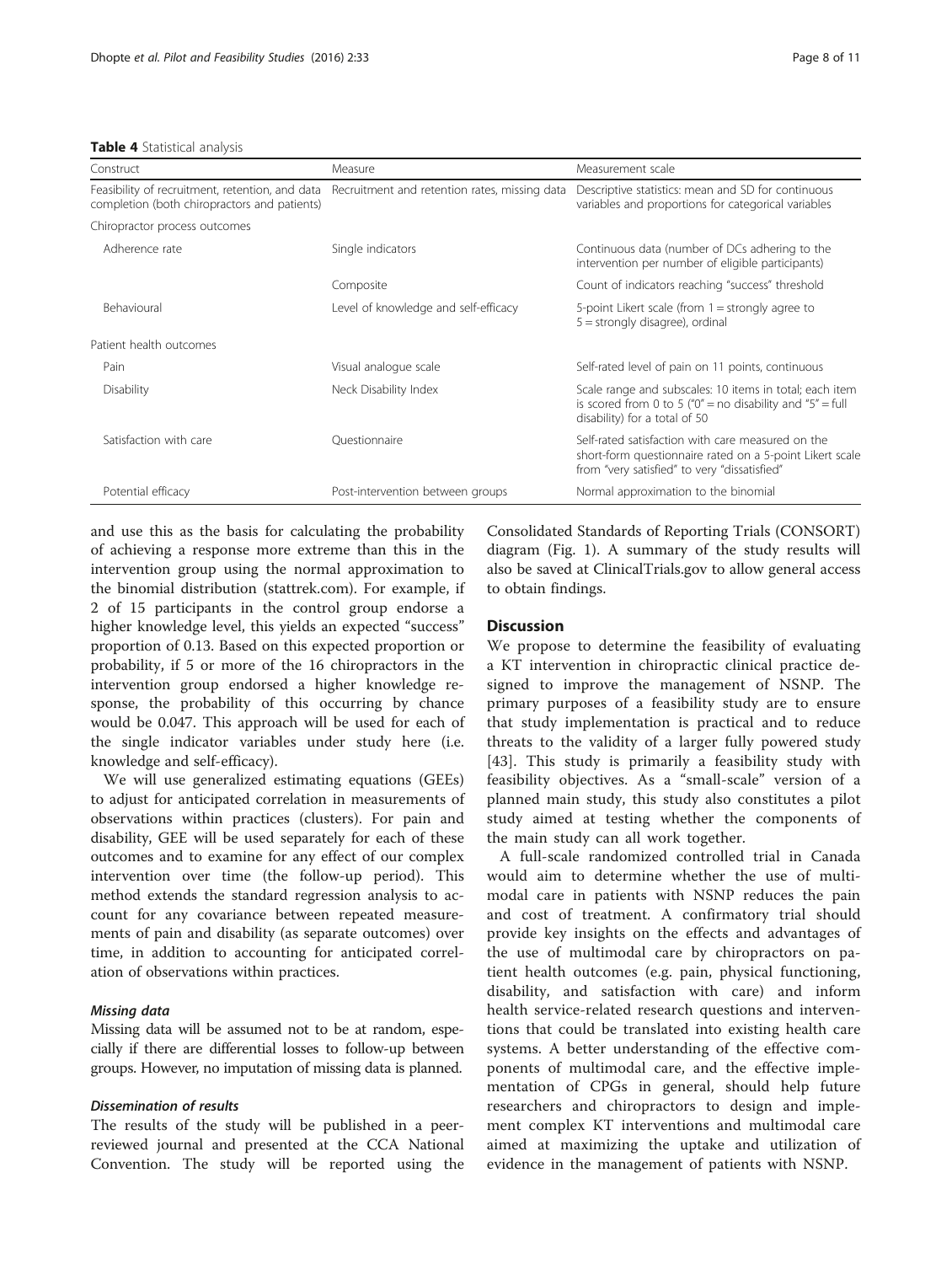Study limitations Given the nature of the study, we will be unable to determine which individual components of the intervention will be effective or ineffective or to quantify the number of modalities administered to individual patients. Recruitment is always a concern in clinical studies, and we anticipate difficulty with participation from busy, community-based private chiropractors. Hence, we are aware that it is important to establish the feasibility of conducting the current study within private chiropractic practices in Canada before progressing to the full-scale study. Meeting this objective is necessary for the purposes of future funding applications for our planned main study.

#### Relevance to practice

We are not aware of published studies on the successes and failures of previous attempts to implement a multifaceted KT strategy aimed at improving the management of NSNP by chiropractors. The conduct of this feasibility study is expected to be compatible with existing infrastructure while permitting a certain degree of flexibility and adaptation to the needs and routines of individual community-based clinicians. In the current pilot portion of the study, we will test chiropractors' adherence to (and therefore tolerance of) a study protocol aiming to both confirm the effectiveness and increase the use of multimodal care (a combination of manual therapy, selfmanagement advice and support to patients, and promotion of physical activity including exercise) for patients with NSNP in a future main study.

Our future main study will also provide insight into the effect of multimodal care on physical functioning, quality of life, and other outcomes important for patient and provider decision-making. It will serve as a template for additional trials of knowledge implementation and complex evidence-based chiropractic intervention studies. While the proximate goal is to improve chiropractors' receptiveness to and utilization of research evidence in private practice, the ultimate

<span id="page-8-0"></span>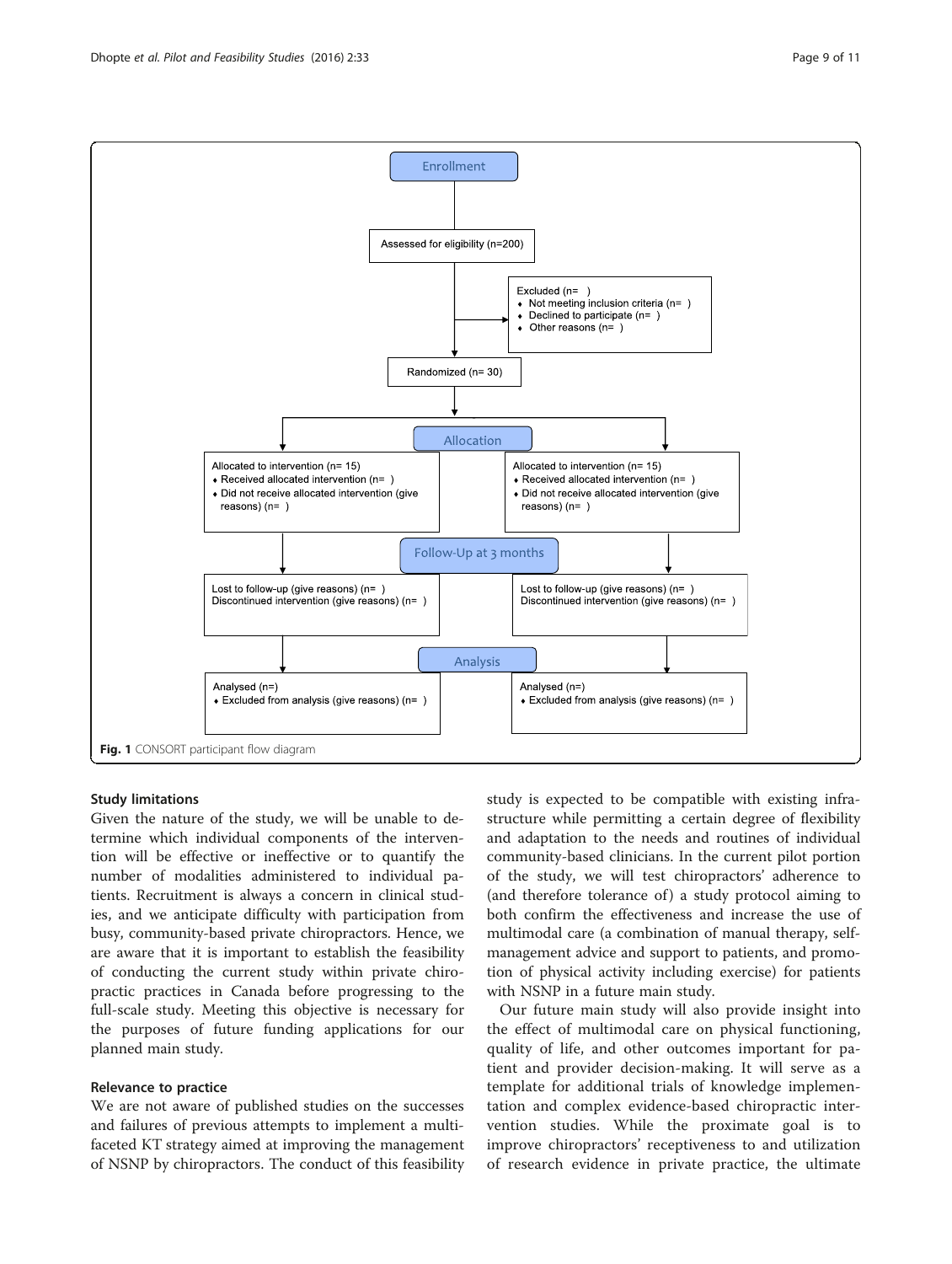<span id="page-9-0"></span>goal is to optimize the outcomes of patients managed by chiropractors, both for NSNP specifically and for other musculoskeletal conditions in general in the community.

#### Trial status

At the time of writing, 45 chiropractors have agreed to participate in the study and have been randomized to the intervention and control groups. Participants have started recruiting neck pain patients. Results are expected in May 2016.

#### Additional files

[Additional file 1:](dx.doi.org/10.1186/s40814-016-0076-9) Brief Action Planning skill survey. (PDF 228 kb)

[Additional file 2:](dx.doi.org/10.1186/s40814-016-0076-9) Specific objectives of the intervention components. (PDF 180 kb)

[Additional file 3:](dx.doi.org/10.1186/s40814-016-0076-9) Chiropractor information sheet and consent form. (PDF 245 kb)

[Additional file 4:](dx.doi.org/10.1186/s40814-016-0076-9) Patient information sheet and consent form. (PDF 312 kb)

#### Abbreviations

BAP, Brief Action Planning; CCA, Canadian Chiropractic Association; CPGs, clinical practice guidelines; KT, knowledge translation; NDI, Neck Disability Index; NSNP, non-specific neck pain; PSQ-18, Patient Satisfaction Questionnaire; TDF, Theoretical Domains Framework; VAS, visual analogue scale

#### Acknowledgements

We would like to thank members of Canadian Chiropractic Guideline Initiative (CCGI), the Canadian Chiropractic Association (CCA), and the Centre de Recherche Interdisciplinaire en Réadaptation (CRIR), Montréal, QC, Canada, for their contribution to the study. The authors express special thanks to the members of the Edith Strauss Rehabilitation Research Project, McGill University, for funding this project.

#### Funding

This project is supported by the Edith Strauss Rehabilitation Research Projects and the Canadian Chiropractic Guideline Initiative in collaboration with the School of Physical and Occupational Therapy, Faculty of Medicine, McGill University, and Richard and Edith Strauss Canada Foundation: grant ID: G241013 R.E Strauss X-C 218563.

#### Authors' contributions

AB, PD, SA, SF, and JQ conceptualized the study and designed and drafted the protocol. NM provided expert input on the objectives, methodology, and analysis plan for the study. All authors read and approved the final manuscript.

#### Authors' information

AB has clinical training in nursing and chiropractic with over 15 years of clinical experience. He is an Assistant Professor at the School of Physical and Occupational Therapy (SPOT) at McGill University and Professor in the Chiropractic Department at l'Université du Québec à Trois-Rivières. He holds a Canadian Chiropractic Research Foundation (CCRF) chair in Epidemiology and Rehabilitation (McGill University). PD is a physical therapist. He completed a MSc in Rehabilitation Science at McGill University. SA has clinical training in physical therapy and is an epidemiologist and associate professor at the SPOT. NM has clinical training in physical therapy and is an epidemiologist. She is a James McGill Professor in the Department of Medicine and professor at SPOT. SF has clinical training in chiropractic and holds a CCRF Professorship in Rehabilitation Therapy at Queens University with expertise in knowledge translation. JQ is an academic clinician with over 25 years of clinical chiropractic experience. He is also an epidemiologist and a clinical associate professor in the School of Population and Public Health, Faculty of Medicine,

University of British Columbia. The Canadian Chiropractic Guideline Initiative is a collaboration of over 80 researchers, practitioners, and stakeholders. The views expressed are those of the authors.

#### Competing interests

The authors declare that they have no competing interests.

#### Ethics approval

This study has received approval from Institutional Review Board, Faculty of Medicine, McGill University (study number A04-B09-15B) and the study was registered on ClinicalTrials.gov (NCT02483091).

#### Author details

<sup>1</sup>School of Physical and Occupational Therapy, Faculty of Medicine, McGill University, Montréal, QC, Canada. <sup>2</sup>Centre de Recherche Interdisciplinaire en Réadaptation (CRIR), Montréal, QC, Canada. <sup>3</sup>Clinical Epidemiology, McGill University Health Center, Montréal, QC, Canada. <sup>4</sup>School of Rehabilitation Therapy, Faculty of Health Sciences, Queen's University, Kingston, ON, Canada. <sup>5</sup>School of Population and Public Health, Faculty of Medicine, University of British Columbia, Vancouver, BC, Canada. <sup>6</sup>International Collaboration on Repair Discoveries (ICORD), Vancouver Coastal Health Research Institute, Vancouver, BC, Canada. <sup>7</sup>Spine Program, Department of Orthopaedics, Faculty of Medicine, University of British Columbia, Vancouver, BC, Canada. <sup>8</sup>The Cambie Chiropractic Centre, Vancouver, BC, Canada.<br><sup>9</sup>Département chiropratique. Université du Québec à Treis Pivières. Département chiropratique, Université du Québec à Trois-Rivières, Trois-Rivières, QC, Canada.

#### Received: 15 January 2016 Accepted: 10 June 2016 Published online: 20 July 2016

#### References

- 1. Grimshaw JM, Eccles MP, Lavis JN, Hill SJ, Squires JE. Knowledge translation of research findings. Implement Sci. 2012;7:50.
- 2. Bugge C, Williams B, Hagen S, Logan J, Glazener C, Pringle S, et al. A process for decision-making after pilot and feasibility trials (adept): development following a feasibility study of a complex intervention for pelvic organ prolapse. Trials. 2013;14:353.
- 3. Craig P, Dieppe P, Macintyre S, Michie S, Nazareth I, Petticrew M. Developing and evaluating complex interventions: the new Medical Research Council guidance. Int J Nurs Stud. 2013;50(5):587–92.
- 4. Institute of Medicine (US) Committee on Advancing Pain Research, Care, and Education. Relieving Pain in America: A Blueprint for Transforming Prevention, Care, Education, and Research. Washington (DC): National Academies Press (US); 2011.
- 5. Hoy D, Protani M, De R, Buchbinder R. The epidemiology of neck pain. Best Pract Res Clin Rheumatol. 2010;24:783–92.
- 6. Coulter ID, Shekelle PG. Chiropractic in North America: a descriptive analysis. J Manipulative Physiol Ther. 2005;28(2):83–9.
- 7. Haldeman S, Carroll L, Cassidy JD. The empowerment of people with neck pain: introduction. Eur Spine J. 2008;17(1):8–13.
- 8. Hogg-Johnson S, van der Velde G, Carroll LJ, Holm LW, Cassidy JD, Guzman J, et al. The burden and determinants of neck pain in the general population: results of the bone and joint decade 2000-2010 task force on neck pain and its associated disorders. Spine. 2008;33(4 Suppl):S39–51.
- 9. Beissner K, Parker S, Henderson CR, Pal A, Papaleontiou M, Reid M. Implementing a combined cognitive-behavioral + exercise therapy protocol for use by older adults with chronic back pain: evidence for a possible race/ ethnicity effect. J Aging Phys Act. 2012;20(2):246–65.
- 10. Sutton D, Cote P, Wong J, Varatharajan S, Randhawa K, Yu H. Is multimodal care effective for the management of patients with whiplash-associated disorders or neck pain and associated disorders? A systematic review by the Ontario Protocol for Traffic Injury Management (OPTIMa) Collaboration. Spine J 2014. [Epub ahead of print]
- 11. Kay TM, Gross A, Goldsmith CH, Rutherford S, Voth S, Hoving JL, et al. Exercises for mechanical neck disorders. Cochrane Database Syst Rev. 2012; 8:Cd004250.
- 12. Freburger J, Carey T, Holmes G, Wallace A, Castel L, Darter J. Exercise prescription for chronic back or neck pain: Who prescribes it? Who gets it? What is prescribed? Arthritis Care Res. 2009;61:192–200.